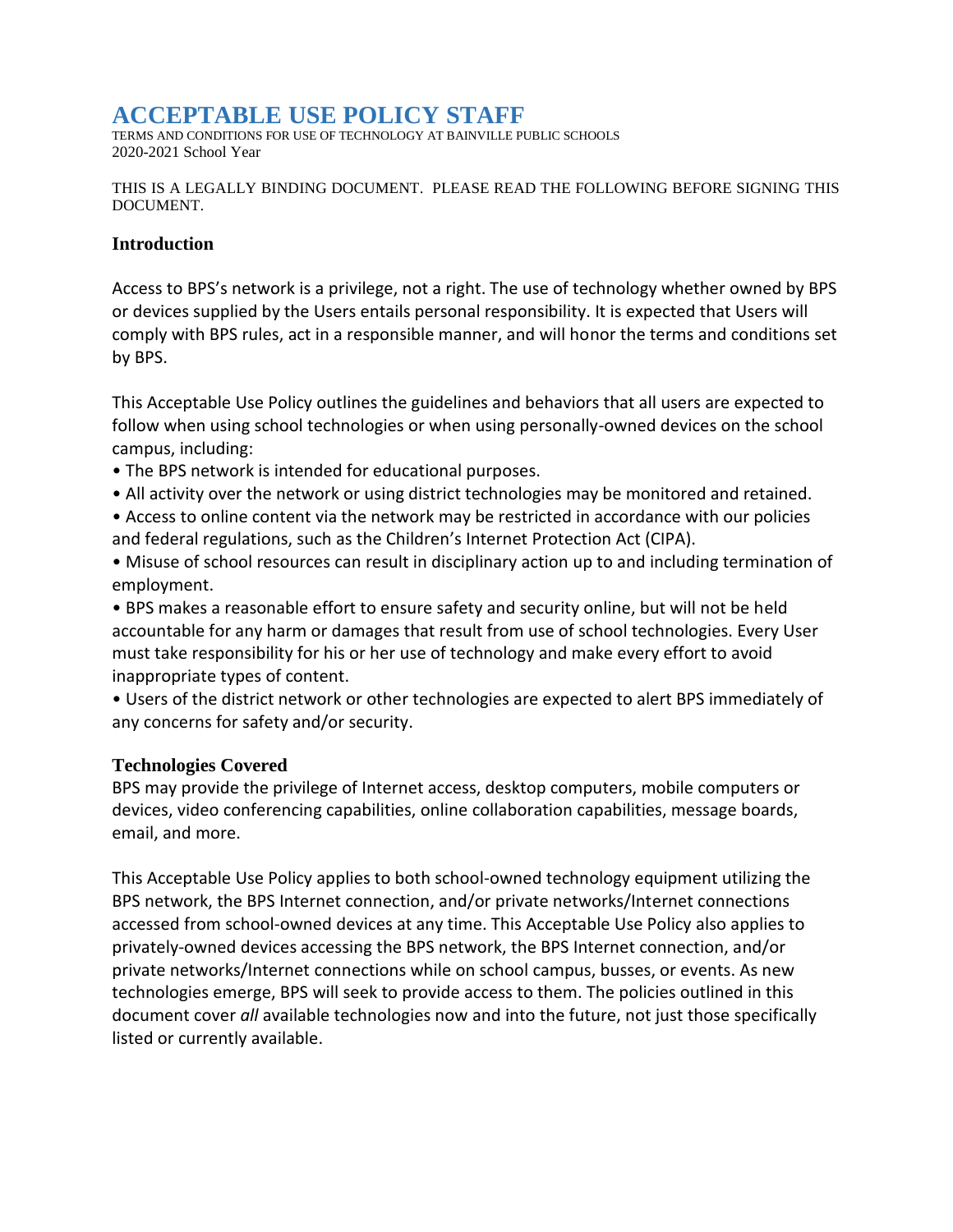# **Usage Policies**

All users are expected to use good judgment and to follow the specifics as well as the spirit of this document: be safe, appropriate, careful and kind; don't try to get around technological protection measures; use good common sense; and ask if you don't know. A User is defined as anyone, including employees, students, and guests attending school or any school-related activity or are on a school bus.

#### **Web Access**

BPS provides its users the privilege of access to the Internet, including web sites, resources, content, and online tools. Access to the Internet will be restricted as required to comply with CIPA regulations and school policies. Web browsing may be monitored and web activity records may be retained indefinitely.

Users are expected to respect the web filter as a safety precaution, and shall not attempt to circumvent the web filter when browsing the Internet. The determination of whether material is appropriate or inappropriate is based solely on the content of the material and the intended use of the material, not on whether a website has been blocked or not. If a user believes a site is unnecessarily blocked, the user should submit a request for website review through a report to administration.

## **Email**

BPS may provide users with the privilege of email accounts for the purpose of school-related communication. Availability and use may be restricted based on school policies. If users are provided with email accounts, the account(s) should be used with care. Users should not attempt to open files or follow links from unknown or untrusted origins; should use appropriate language; and should only communicate with other people as allowed by the district policy or the teacher. Users are expected to communicate with the same appropriate, safe, mindful, courteous conduct online as offline. Email usage may be monitored and archived.

#### **Social / Web/ Collaborative Content**

Recognizing the benefits collaboration brings to education, BPS may provide users with access to web sites or tools that allow communication, collaboration, sharing, and messaging among users. Users are expected to communicate with the same appropriate, safe, mindful, courteous conduct online as offline. Posts, chats, sharing, and messaging may be monitored. Users should be careful not to share personally identifying information online.

#### **Security**

Users are expected to take reasonable safeguards against the transmission of security threats over the school network. This includes not opening or distributing infected files or programs and not opening files or programs of unknown or untrusted origin. If you believe a computer or mobile device you are using might be infected with a virus, please alert BPS administration. Do not attempt to remove the virus yourself or download any programs to help remove the virus.

#### **Downloads**

Users should not download or attempt to download or run *.exe* programs (executable/or installable programs) over the school network or onto school resources without express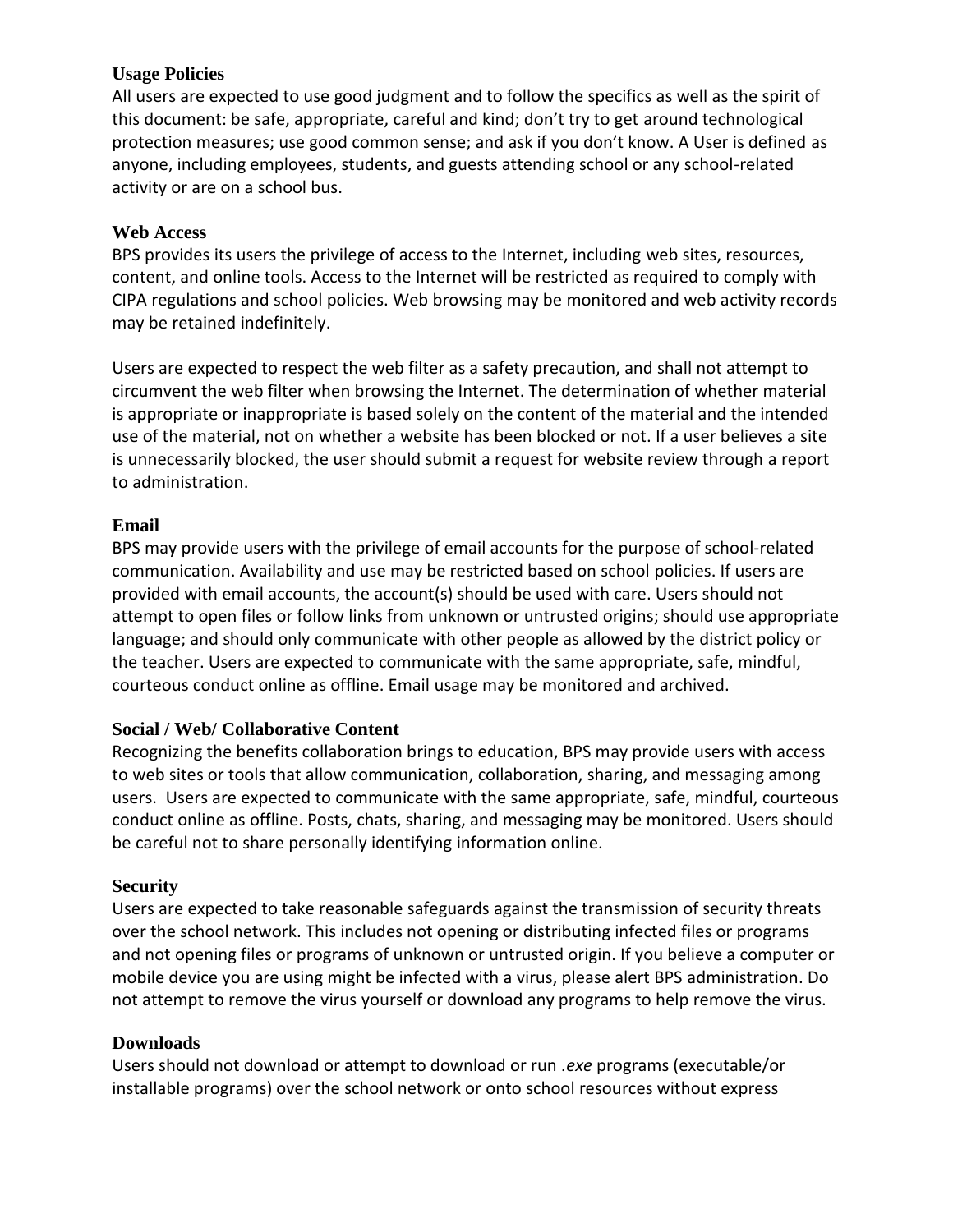permission from IT staff. You may be able to download other file types, such as images of videos. For the security of our network, download such files only from reputable sites, and only for education purposes.

## **Netiquette**

Users should always use the Internet, network resources, and online sites in a courteous and respectful manner. Users should recognize that among the valuable content online there is also unverified, incorrect, or inappropriate content. Users should only use trusted sources when conducting research via the Internet.

Users should remember not to post anything online that they wouldn't want students, parents, teachers, or future colleges or employers to see. Once something is online, it's out there—and can sometimes be shared and spread in ways you never intended.

#### **Plagiarism**

Users should not plagiarize (or use as their own, without citing the original creator) content, including words or images, from the Internet. Users should not take credit for things they didn't create themselves, or misrepresent themselves as an author or creator of something found online. Research conducted via the Internet should be appropriately cited, giving credit to the original author.

## **Personal Safety**

Users should never share personal information, including phone number, address, social security number, birthday, or financial information of yourself or others, over the Internet without permission. Users should recognize that communicating over the Internet brings anonymity and associated risks, and should carefully safeguard the personal information of themselves and others. Users should never agree to meet in real life someone they meet online without parental permission. If you see a message, comment, image, or anything else online that makes you concerned for your personal safety, bring it to the attention of administration for reference to technology staff.

# **Cyber Bullying**

Cyber bullying will not be tolerated. Harassing, dissing, flaming, denigrating, impersonating, outing, tricking, excluding, and cyber stalking are all examples of cyberbullying. Don't be mean. Don't send emails or post comments with the intent of scaring, hurting, or intimidating someone else. Engaging in these behaviors, or any online activities intended to harm (physically or emotionally) another person, will result in severe disciplinary action and loss of privileges. In some cases, cyber bullying can be a crime. Remember that your activities are monitored and retained.

Cyber bullying includes inappropriate communication. Inappropriate communication includes, but is not limited to, the following: obscene, profane, lewd, vulgar, rude, inflammatory, threatening, or disrespectful language or images typed, posted, or spoken by students; information that could cause damage to an individual or the school community or create the danger of disruption of the academic environment; personal attacks, including prejudicial or discriminatory attacks; harassment (persistently acting in a manner that distresses or annoys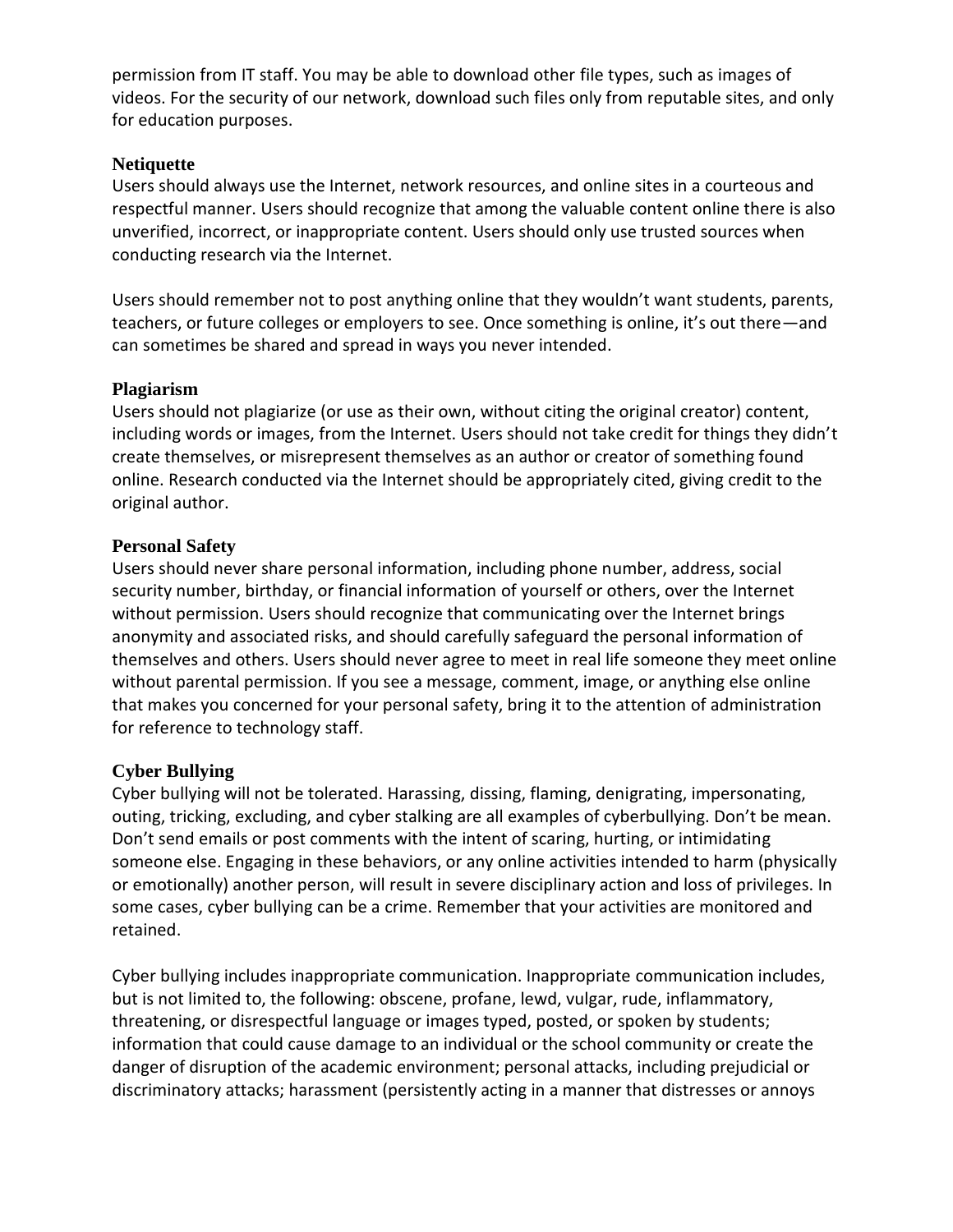another person) or stalking of others; knowingly or recklessly posting false or defamatory information about a person or organization; and communication that promotes the destruction of property, including the acquisition or creation of weapons or other destructive devices. If a student is told to stop sending communications, that student must cease the activity immediately.

# **Vandalism**

**Vandalism will result in a cancellation of privileges.** Vandalism is defined as any malicious attempt to harm or destroy hardware or data of another user, Internet, or network. This includes, but is not limited to, the uploading or creation of computer viruses.

# **Examples of Acceptable Use**

I will:

- Use school technologies for school-related activities.
- Follow the same guidelines for respectful, responsible behavior online that I am expected to follow offline.
- Treat school resources carefully, and alert staff/administration if there is any problem with their operation.
- Encourage positive, constructive discussion if allowed to use communicative or collaborative technologies.
- Alert a teacher or other staff member/administration if I see threatening, inappropriate, or harmful content (images, messages, and posts) online.
- Use school technologies at appropriate times, in approved places, for educational pursuits.
- Cite sources when using online sites and resources for research.
- Recognize that use of school technologies is a privilege and treat it as such.
- Be cautious to protect the safety of myself and others.
- Help to protect the security of school resources.
- Help to protect the security of school resources.

# **Examples of Unacceptable Use**

I will **not** :

Vandalize computers, software or devices (Major Offense)

● Use school technologies in a way that could be personally or physically harmful. (Major offense)

- Attempt to find inappropriate images or content; intent to seek inappropriate images or content is a violation of this Acceptable Use Policy. (Major Offense)
- Create a personal mobile "hot-spot" or utilize a "proxy site" for the purpose of circumventing network safety measures and filtering tools. (Major Offense)
- Use school technologies for illegal activities or to pursue information on such activities. (Major Offense)
- Attempt to hack or access sites, servers, or content that isn't intended for my use. (Major Offense)
- Engage in cyber bullying, harassment, or disrespectful conduct toward others. (Depending on degree, Major or Minor Offense)
- Try to find ways to circumvent the school's safety measures and filtering tools; intent to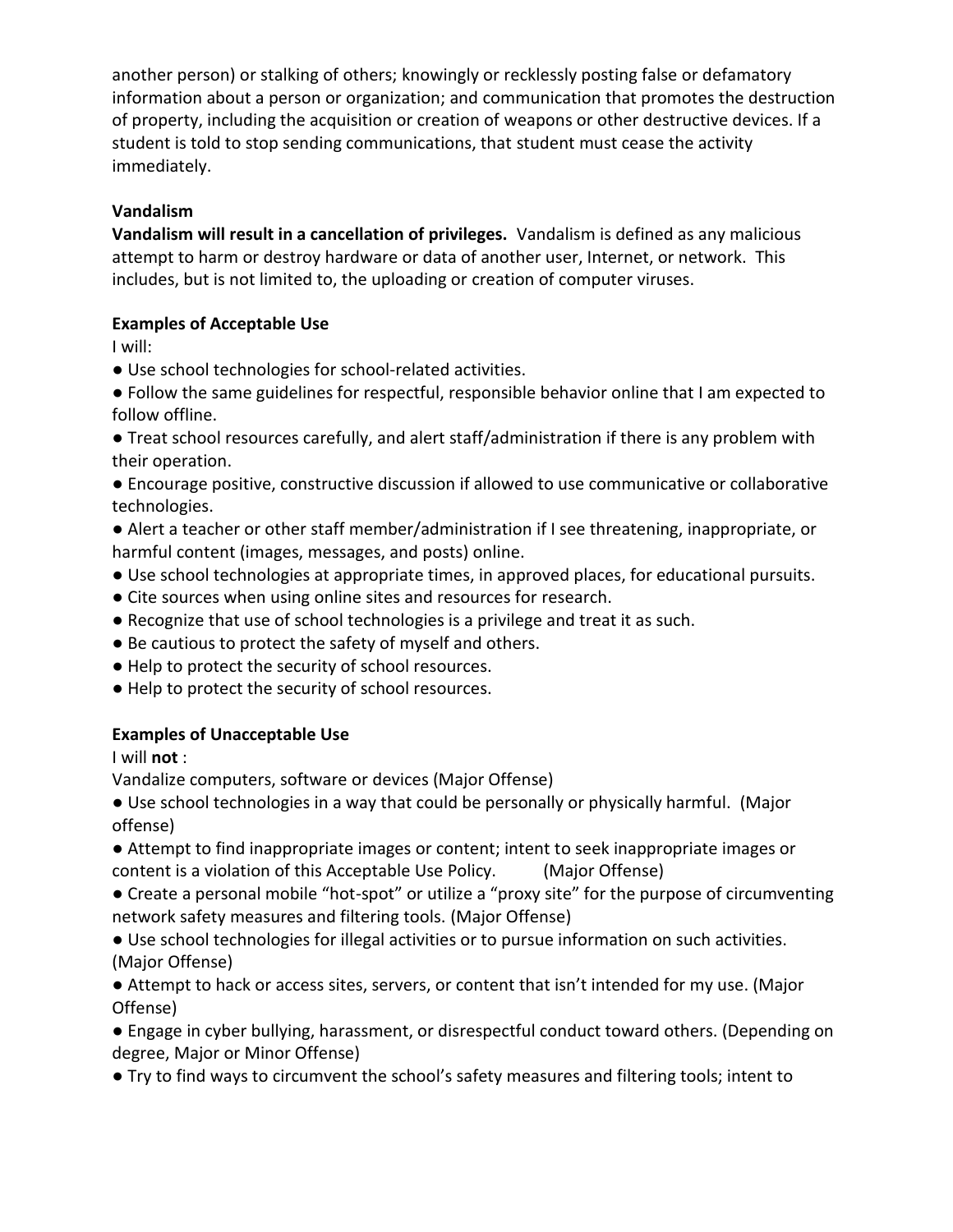circumvent safety measures and filtering tools is a violation of this Acceptable Use Policy. (Minor or Major Offense depending on severity)

● Agree to meet someone I meet online in real life. (chatting Minor Offense, meeting Major Offense)

● Create, distribute or deploy multi-user servers or gaming software on or within the JCISD network. (Minor Offense)

- Use computer for shopping for nonacademic items Minor Offense
- Use school technologies to send spam or chain mail. (Minor Offense)
- Plagiarize content I find online, including downloads, or printing. (Minor Offense)

● Post or otherwise disclose personally-identifying information, about myself or others. (Minor Offense)

- Use language online that would be unacceptable in the classroom. (Minor Offense)
- Violate rules of net etiquette and common sense (Minor Offense)
- Log onto another user's account without permission (Minor Offense)
- Alter computer files, desktops or other setting without permission (Minor Offense)
- Download and or install software from internet or home without permission (Minor Offense)

● Access any email program other than school approved without express permission. (Minor Offense)

This is not intended to be an exhaustive list. Users should use their own good judgment when using school technologies.

# **Limitation of Liability**

- BPS will not be responsible for damage or harm to persons, files, data, or hardware.
- While BPS employs filtering and other safety and security mechanisms, and attempts to ensure their proper function, it makes no guarantees as to their effectiveness.

● BPS will not be responsible, financially or otherwise, for unauthorized transactions conducted over the school network.

● BPS will not be responsible, financially or otherwise, for lost, stolen, or damaged devices.

# **Violations of this Acceptable Use Policy**

Violations of this policy may have disciplinary repercussions, including but not limited to:

- Suspension of network, technology, or computer privileges;
- Notification to parents;
- Detention or suspension from school and school-related activities;
- Employment disciplinary action up to and including termination.
- Legal action and/or prosecution.

# **School Assigned Equipment:**

BPS owns any assigned electronic equipment, including Chromebooks, and may access that equipment, search it, or remove it at any time

EXCEPTION OF TERMS AND CONDITIONS - These terms and conditions reflect the agreement of the parties and supersedes all prior oral and written agreements and understandings of the parties. These terms and conditions shall be governed and interpreted in accordance with the laws of the State of Montana and the United States of America.